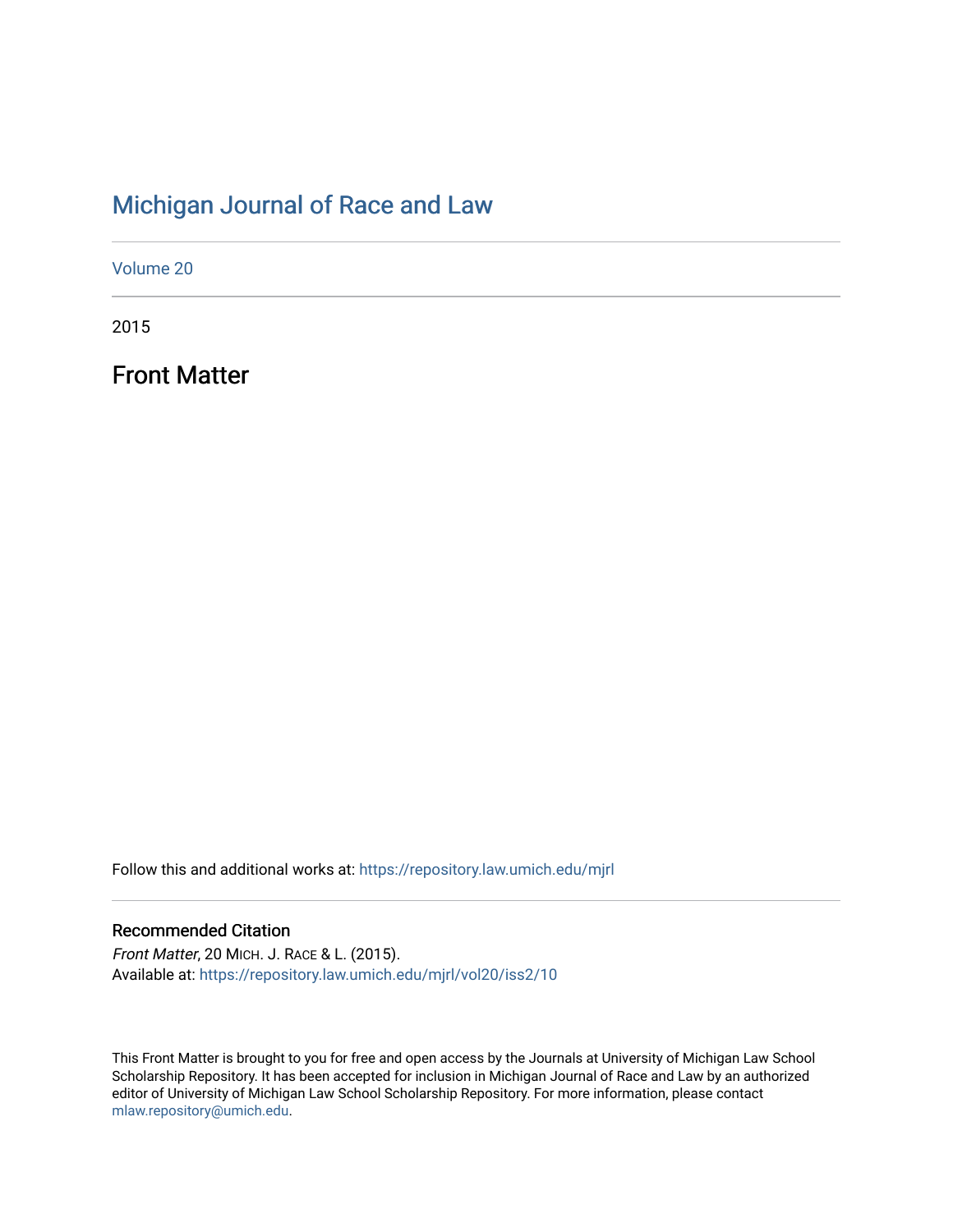**MICHIGAN JOURNAL** OF RACE **&** LAW Volume 20 **\*** Issue 2 **\*** Spring **2015**

 $\mathcal{L}_{\text{max}}$  and  $\mathcal{L}_{\text{max}}$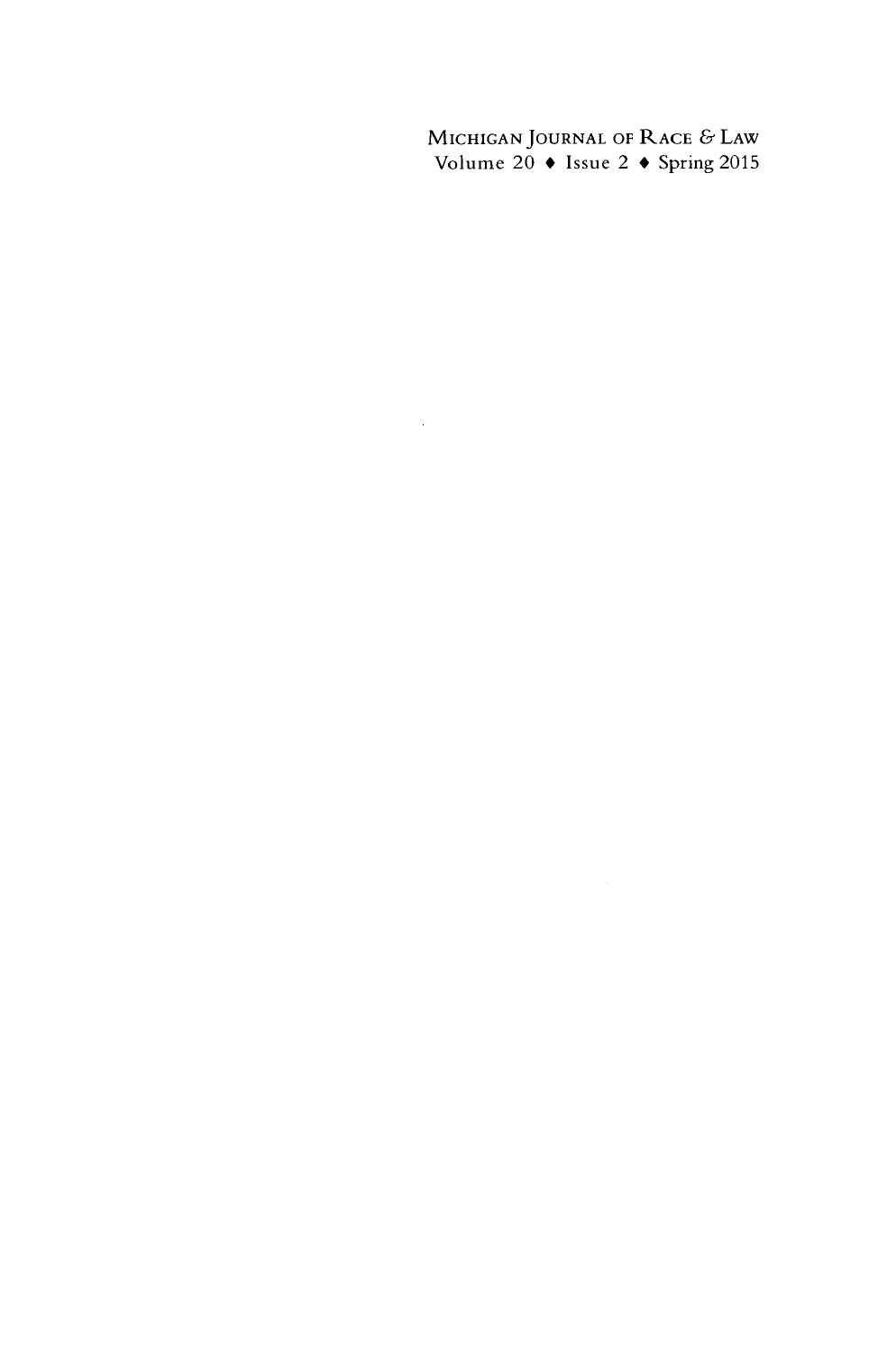#### **CITE AS:** 20 MICH.J. RACE & L. **-** (2015)

Except where otherwise expressly provided, the author of each piece of scholarship in this issue has granted permission for copies of that scholarship to be made in whole or in part by nonprofit institutions for educational use, including distribution to students, provided that (i) copies are distributed at or below cost; (ii) copies identify the author, the *Journal,* the volume, the number of the first page, and the year of the publication; (iii) proper notice of copyright is affixed to each copy, attributing copyright to the author.

Published biannually in Ann Arbor, Michigan, by student editors of the University of Michigan Law School. Postage paid in Lincoln, Nebraska 68521. Printed at Joe Christensen, Inc., Lincoln, Nebraska 68521.

#### **SUBSCRIPTION** INFORMATION

Copies of the current volume, which contains two issues, may be obtained directly from the *Journal* at a cost of \$35.00 for subscribers within the U.S. and \$40.00 for subscribers outside the U.S. (including Canada). Subscriptions are renewed automatically unless the *Journal* is notified to the contrary prior to expiration. Subscribers must report the non-receipt of copies within six months of the mailing date. To subscribe to the *Michigan Journal of Race & Law,* please contact the Business Manager at the address or phone number below.

> EDITORIAL **AND BUSINESS** OFFICES *Michigan Journal of Race & Law* University of Michigan Law School 625 South State Street Ann Arbor, Michigan 48109-1215

Subscription Inquiries: MJRL-Business@umich.edu Editorial Staff: (734) 763-4421 FAX: (734) 764-6043 http://mjrl.org/

#### **INDIVIDUAL AND** BACK **ISSUES**

Copies of individual issues from the current volume can be obtained directly from *the Journal* for \$15.00 each. Back issues in complete sets, volumes, or single issues can be obtained from William S. Hein & Co., Inc., 2350 North Forest Road, Getzville, NewYork 14068-Telephone (716) 882-2600. Back issues are also available in PDF format through HeinOnline at http://heinonline.org.

#### **INFORMATION** FOR **AUTHORS**

We encourage the submission of unsolicited manuscripts for publication. Manuscripts should be submitted electronically via ExpressO online submission system, available at law.bepress.com/expresso. Citations should generally conform to *The Bluebook:A Uniform System of Citation* (19th ed. 2010). English usage should generally conform to *The Chicago Manual of Style* (16th ed. 2010).

ISSN 1095-2721